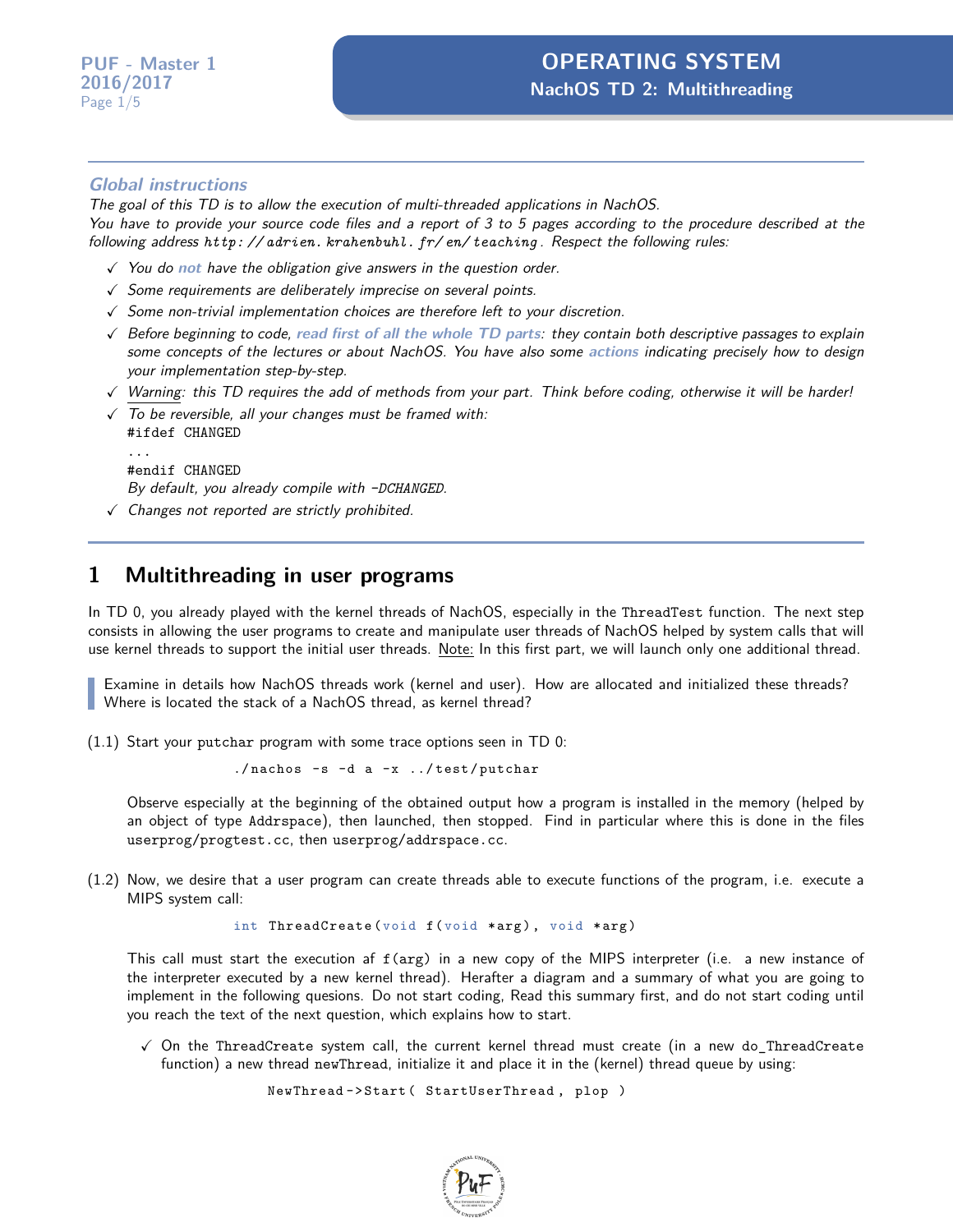

You will notice that the constructor set the space variable of this new thread newThtread to the same value as the current thread, in order than the new copy of the MIPS interpreter shares the same MIPS address space as the parent thread. The Thread::Start function allows you to pass only one parameter plop to StartUserThread: you can not directly pass both f and arg. It is up to you to find out how to do.

- $\checkmark$  When this new thread is activated by the scheduler, it run the StartUserThread function which you will create. This function initializes all MIPS registers in a similar way to the primitive interpreter (get inspired by the AddrSpace::InitRegisters function) and starts the interpreter (Machine::Run). You will need to initialize the stack pointer. Add for that an AllocateUserStack method to the AddrSpace class, returning the top address of this new stack. It is suggested, in a first time, to place it 256 bytes below the end of the virtual memory (i.e. below the stack of the main thread). The size of the virtual memory is numPages\*PageSize. This is a basic method, you probably will have to do better in a second time. To be able to call this method, use currentThread->space.
- $\checkmark$  Finally, a thread executing code in user space must destroyed itself by a ThreadExit system call, which calls a do\_ThreadExit function defined in a new source file userprog/userthread.cc. This function must call Thread::Finish to terminate the NachOS thread. The Thread object is already freed automatically by the scheduler.

The following diagram shows the address space with the basic method to allocate the second stack:



(1.3) Set up the system call interface

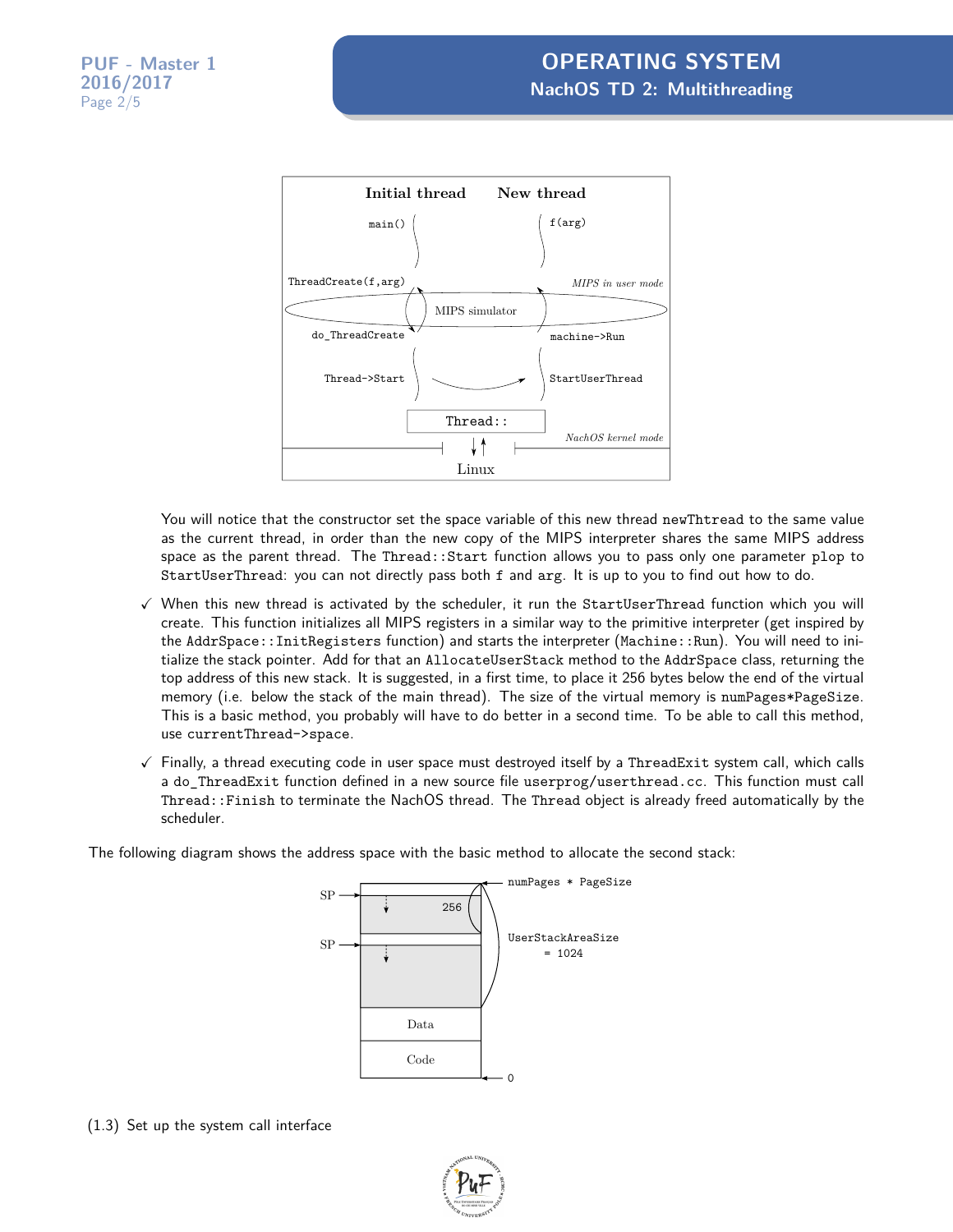**PUF - Master 1 2016/2017** Page 3[/5](#page-4-0)

```
int ThreadCreate (void f (void *arg), void *arg);
void ThreadExit (void);
```
For what reason(s) could the creation of a thread fail? It will be thought later to return -1 in this case.

(1.4) Write the function

int do\_ThreadCreate (int f, int arg)

activated at the NachOS level when the calling thread execute ThreadCreate. You will have to work a lot on this function: put it in the userprog/userthread.cc file by placing only the declaration:

extern int do\_ThreadCreate (int f, int arg);

in the userprog/userthread.h file. Then add the inclusion of this file in userprog/exception.cc. This function is invisible elsewhere. Consider adjusting the Makefile.common to take into account userprog/userthread.cc.

(1.5) Define in userprog/userthread.cc the function:

static void StartUserThread (void \*plop)

called by the new NachOS thread created by do\_ThreadCreate. Be very careful because you have no control over when this function is called: it depends on the scheduler. Again, you must pass to this function both the arguments f and arg. It is up to you to find out how to do. Add a lot of debugging informations: use the DEBUG( $'x'$ , "my debug %d\n", myvar); macro to print the values you put into the registers, to be sure of your calculations.

(1.6) Define the behavior of the ThreadExit() system call by a do\_ThreadExit function, also located in the userprog/userthread.cc file. For now, it just destroys the initial NachOS thread by calling Thread::Finish.

What should be done for its address space?

(1.7) Demonstrate on a small test/makethreads.c program how works your implementation, using a simple PutChar in the created thread (but not in the main thread), and paying attention to the important remarks below. If you have bugs, check what value of PCReg, NextPCReg and StackReg you are giving to your thread. Test different schedules.

Important: For the new user threads have a chance to run, the user main thread must not terminate, i.e. must not exit from the main MIPS function, as long as the user threads do not call ThreadExit. At first, make the main function waiting after the thread creation with an infinite empty loop.

Important: First, in your test programs, complete all your threads by calling the ThreadExit() system call systematically, so that they will kill themselves from the user mode. They will never "leave" their initial function f.

Important: As long as you have not yet locked out your console implementation, do not make displays from several threads.

Warning: NachOS must be launched with the -rs option to force the preemptive (and therefore realistic) scheduling of user threads:

./ nachos - rs -x ../ test / makethreads

By adding a parameter to the option, you modify the random sequence used for scheduling:

./nachos - rs 1234 - x ../test/makethreads

Note that scheduling kernel threads is not preemptive.

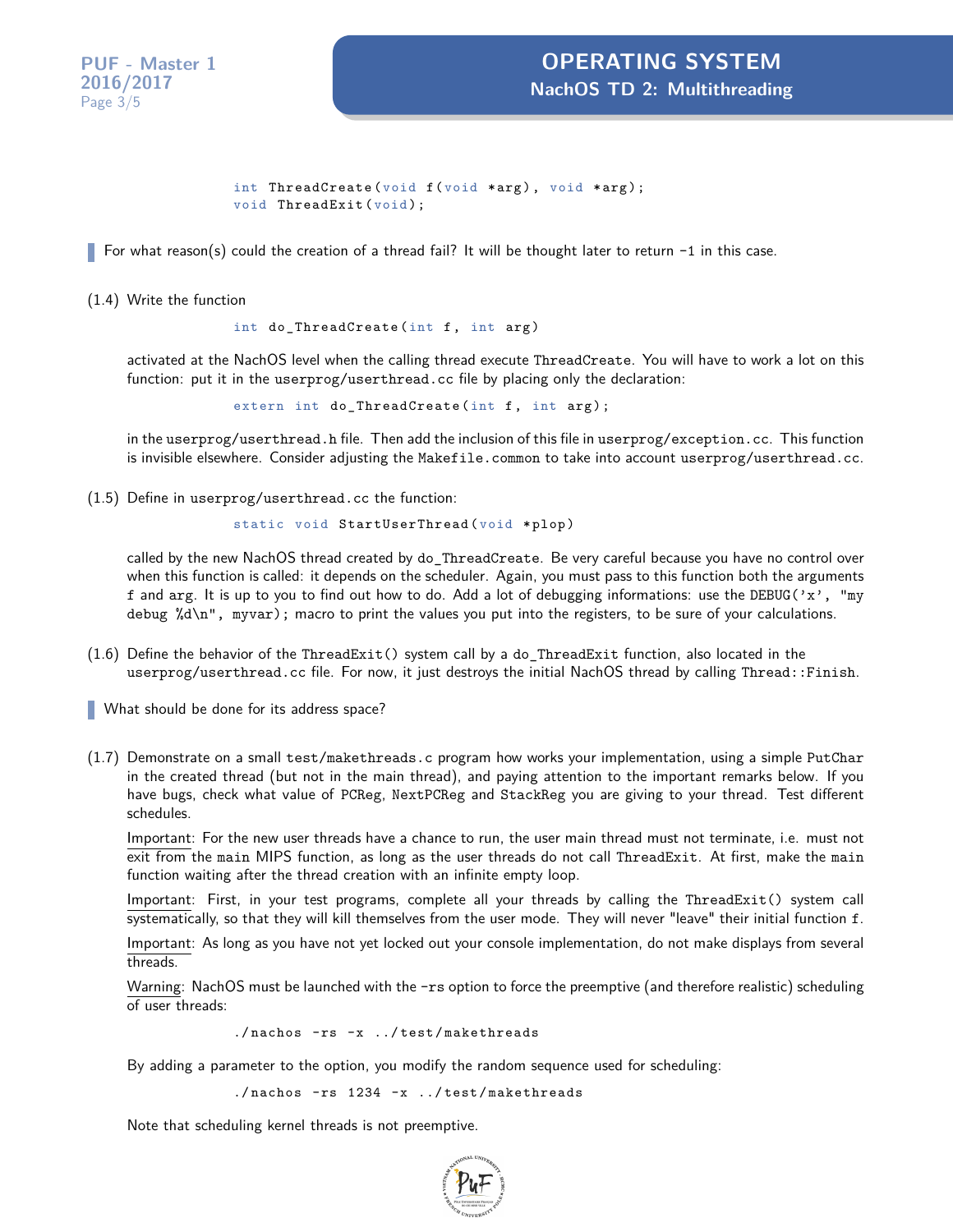### **2 Multiple Threads per Process**

The above implementation is still very primitive and can be improved on several points.

If you try to make writings, for example by the putchar function, from the main thread and from the created thread, you will probably get an Assertion failed error message. **Try it**. Indeed, the requests of the two threads for writing and awaiting of acknowledgment are mixed. It is necessary to protect the corresponding kernel functions by a lock. Use semaphores, or better, complete the implementation of the locks in synch.cc inspired by the one of the semaphores.

- (2.1) Modify your implementation of the SynchConsole class to put the treatments performed by SynchPutChar and SynchGetChar in the critical section.
- Can you use two different locks?

Note that these locks are private to this class. Demonstrate the functioning by a test program.

Should SynchPutString and SynchGetString also be protected? Why?

If a thread executes Exit (the Halt system call will no longer be used) or the main thread exits the main function, NachOS is stopped without giving a chance to another thread to continue its execution. To let the other threads run in the process, main can use ThreadExit to ending itself without ending the process.

Does NachOS actually end if both the thread created and the initial thread are using ThreadExit?

(2.2) Fix the termination by counting in ThreadExit the number of threads sharing the same address space AddrSpace (in the next TD, there will be several processes), in order the last thread calls interrupt-> Halt() to end NachOS. Show how it works using a test program.

Warning, maybe you will want include synch.h from addrspace.h. This can not work because synch.h includes thread.h, which itself includes addrspace.h. In the end you can not include anything before the other. Rather than include synch.h, simply write a partial declaration class, for example: Class Semaphore;.

So the addrspace.h will compile, since it only contains pointers to semaphores, it just needs to know that the Semaphore class exists.

Until now, a program can call ThreadCreate only once, because of the stack allocation which is too basic. This limitation must be lifted.

- What would happen if the program started several threads instead of one? Try it to see.
- (2.3) This may work, but add to your threads a for loop on a local variable (so on the stack) volatile int i; which displays an a at each loop, and count the number of a. Suggest a correction to launch some threads. Before despairing to observe only mysterious bugs, make sure that you give to the live threads different stacks of size at least 256 bytes, and that do not overflow in the data or code spaces, and that you take into account the stack of the main thread. Demonstrate how this works by a test program.

What happens if a program launches a large number of threads?

(2.4) Possibly review your mechanism of stack allocation, using, for example, the Bitmap class of bitmap.cc to store which stack slots are already in use. Pay attention to the stack of the main thread. Discuss precisely the different behaviors according to the scheduling.